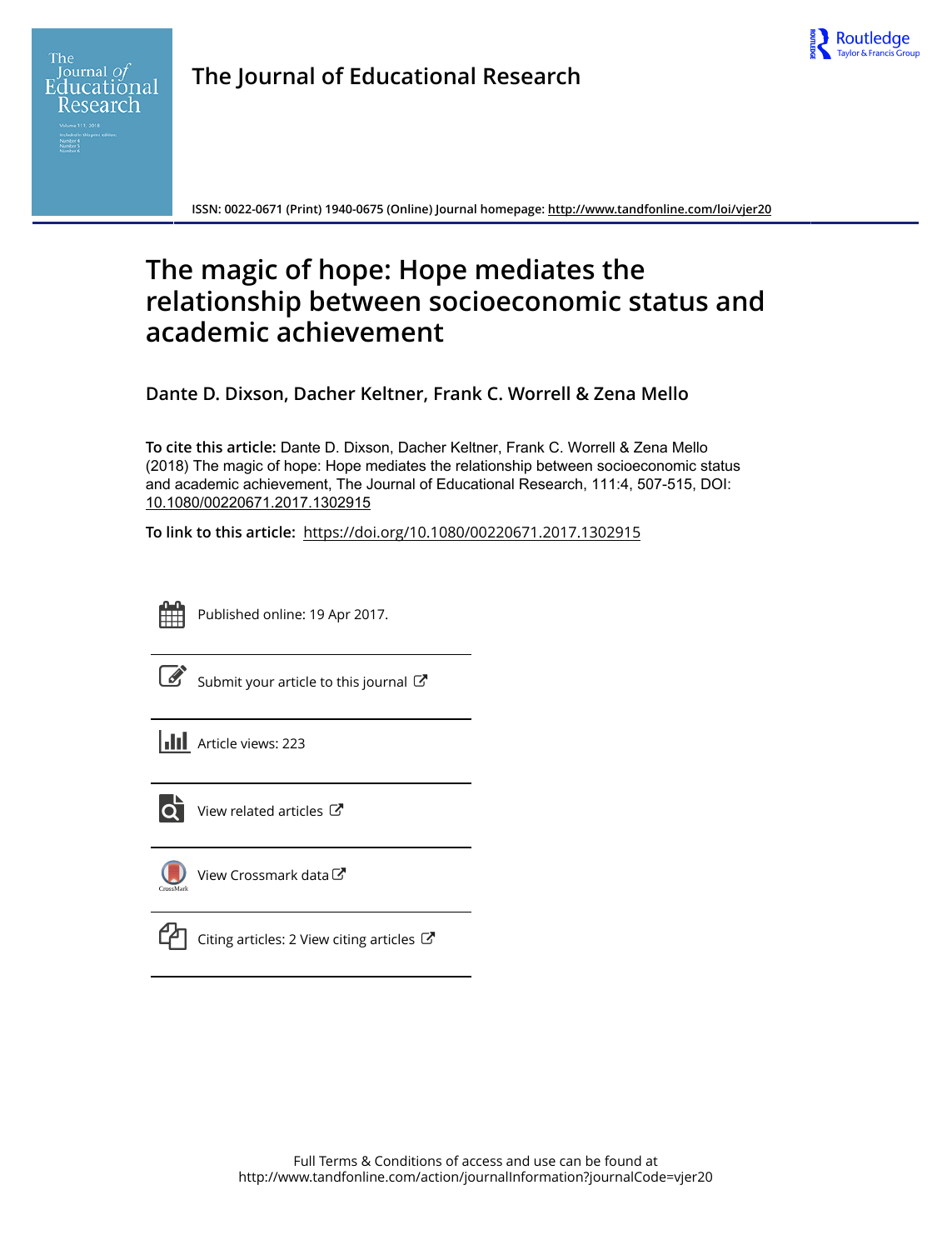# The magic of hope: Hope mediates the relationship between socioeconomic status and academic achievement

D[a](#page-1-0)nte D. Dixs[o](#page-7-0)n **D**<sup>a</sup>, Dacher Keltner<sup>[b](#page-1-0)</sup>, Frank C. Worrell<sup>b</sup>, and Zena Mello **D**<sup>[c](#page-1-0)</sup>

<span id="page-1-0"></span><sup>a</sup>Educational Psychology, Wayne State University, Detroit, Michigan, USA; <sup>b</sup>Psychology Department, University of California, Berkeley, California, USA;<br><sup>Sp</sup>eychology, San Francisco State University, San Francisco, Califo Psychology, San Francisco State University, San Francisco, California, USA

#### ABSTRACT

Two studies examined whether hope partially mediates the relationship between socioeconomic status (SES) and academic achievement. Guided by recent theoretical formulations about social class and the social cognitive process, in Study 1 a mediational pathway from SES to academic achievement via hope was documented in a diverse sample of adolescents. The mediational pathway was replicated in Study 2 in a minority sample of high school students. In both studies, hope was found to partially mediate the relationship between SES and grade point average. In addition, the unique contribution of hope to academic achievement replicated across the 2 studies, indicating that the additional stressors and challenges associated with being a minority did not affect the mediation. These results have implications for achievement gap interventions.

#### ARTICLE HISTORY

Received 3 December 2016 Revised 24 January 2017 Accepted 25 February 2017

Routledge Taylor & Francis Group

Check for updates

**KEYWORDS** Academic achievement; hope; mediation; socioeconomic status

In America, achievement in schools is highly valued (National Center for Children Education Statistics, [2008\)](#page-8-0). It is common practice for parents to push their children to achieve in schools and for students to push themselves to achieve in schools. In fact, academic achievement is so coveted that educated parents (as measured by having at least a bachelor's degree) almost uniformly expect their children to graduate from college (88%; National Center for Children Education Statistics, [2008\)](#page-8-0), and many students commonly sacrifice sleep, mental health, and free time to achieve (American College Health Association, [2012;](#page-7-1) Galin, [2012](#page-8-1)). For example, Thacher [\(2008](#page-9-0)) found that in a sample of 120 university students 72 (60%) reported pulling at least one all-nighter to receive a better grade during their educational career and that these same students reported receiving on average an hour less sleep than their counterparts who did not pull all-nighters in an attempt to get better grades. These high expectations are held and these sacrifices made with the hope that achieving academically will give students more opportunities at success in life (Pryor et al., [2012](#page-8-2)).

Given the value placed on academic achievement, it is important to understand what variables predict achievement. One of the most studied and consistent predictors of academic achievement is socioeconomic status (SES), which refers to a combination of wealth, education, and occupational prestige, of the adult, or the student's family (Davies & Guppy, [1997;](#page-7-2) Davis-Kean, [2005](#page-7-3); Sirin, [2005](#page-9-1)). SES has been shown to affect academic achievement primarily in two ways, materially and perceptually. SES has been shown to affect achievement materially through students from high-SES families having access to high-priced tutors, test preparation, and schools, all of which are generally of higher quality than those used by students

from low-SES families (Aikens & Barbarin, [2008;](#page-7-4) Orr, [2003\)](#page-8-3). SES has been shown to affect academic achievement perceptually via social cognitive processes through which students construe their educational prospects and opportunities (Destin, Richman, Varnerb, & Mandara, [2012;](#page-8-4) S. E. Johnson, Richeson, & Finkel, [2011;](#page-8-5) Spencer & Castano, [2007\)](#page-9-2).

In this study, we examined the mediational pathway between SES to academic achievement via a perception-based construct—hope. In this first section we briefly review literature on socioeconomic status, academic achievement, and hope. Next, we discuss how the constructs are interrelated. Then, we propose a theoretical framework for a mediational pathway from socioeconomic status to academic achievement via hope. Finally, we present two studies testing the mediational pathway of socioeconomic status to academic achievement via hope.

#### Socioeconomic status

SES has been defined and measured in various ways in research (National Center for Educational Statistics, [2012](#page-8-6)). In this article, SES is defined as one's perceived family status and monetary resources as compared to others (Davies & Guppy, [1997\)](#page-7-2). In addition to being a key contributor to academic achievement, SES is positively related to many other positive outcomes such as social prestige (Beeghley, [2004\)](#page-7-5), IQ (Tucker-Drob, Rhemtulla, Harden, Turkheimer, & Fask, [2010](#page-9-3); Turkheimer, Haley, Waldron, D'onofrio, & Gottesman, [2003\)](#page-9-4), vocabulary development (Hart & Risley, [2003\)](#page-8-7), and health (Adler & Ostrove, [1999\)](#page-7-6). For example, in one well-known study, Hart and Risley conducted a study to examine the effects of poverty on academic growth for children 7 months old through 3 years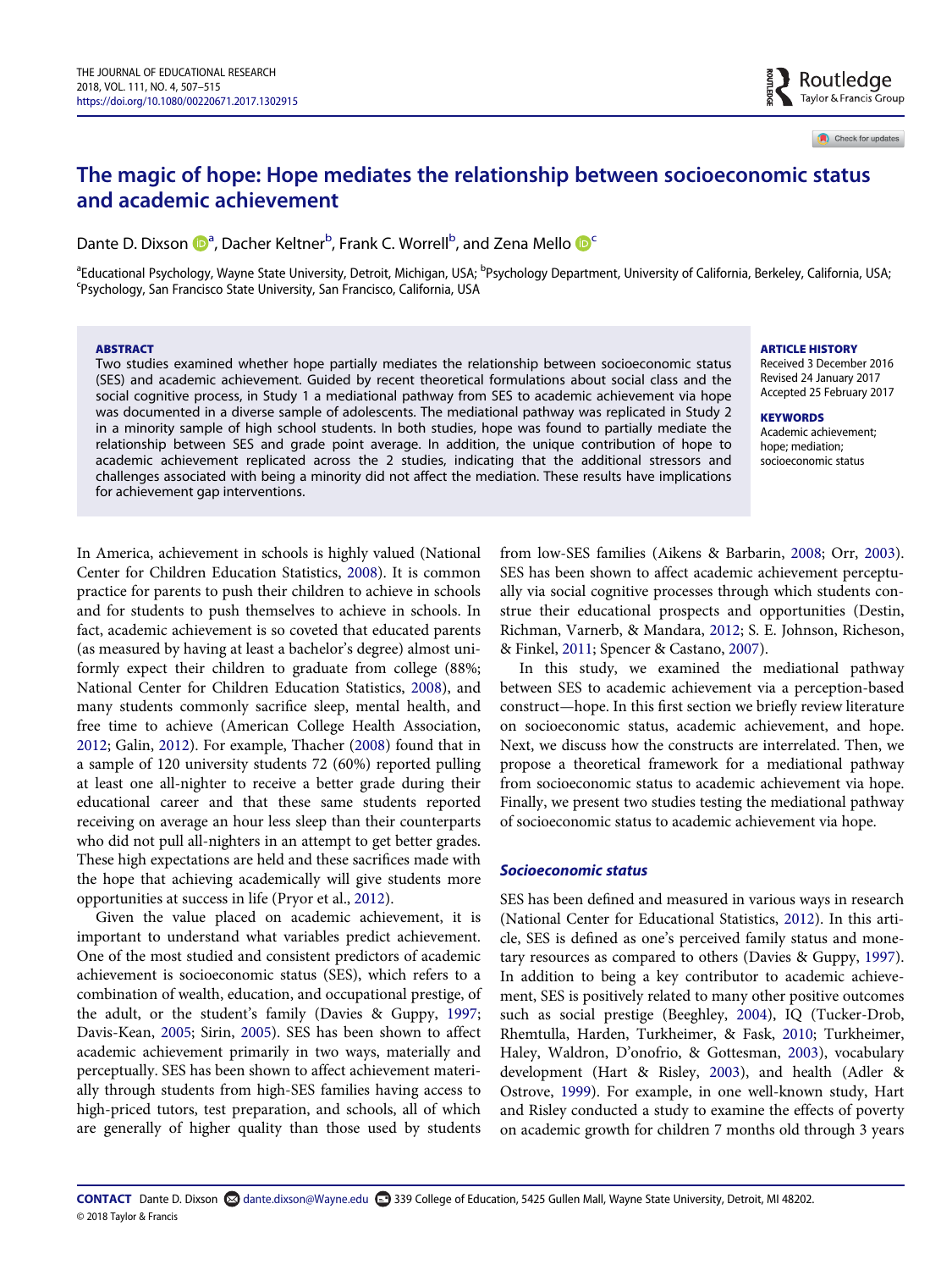old. They spent 1 hr each month for two and a half years observing the various home-based environment interactions of a financially diverse sample of 42 families with a child 7–9 months of age. They found huge differences between high- and low-SES families.

During this critical period of language development, children of high-SES families heard about 30 million more words than children in low-SES families in their first three years of life. The researchers also found high-SES families promoted better child-parent interaction, better strategies for seeking and incorporating new and complex information, and encouraged their children to speak at a rate more than six times higher than low-SES families. These differences could be the result of different patterns of thinking employed by high-SES and low-SES families (Kraus, Piff, Mendoza-Denton, Rheinschmidt, & Keltner, [2012](#page-8-8)).

#### Academic achievement

Academic achievement, as measured by grade point average (GPA), has been associated with many positive outcomes after college graduation, such as an increased probability of gaining employment (Barr & McNeilly, [2002](#page-7-7)), an increased probability of graduate school admittance (Attiyeh & Attiyeh, [1997\)](#page-7-8), and an increased income after college (Cohen, [1984](#page-7-9)). For example, Barkume [\(1998](#page-7-10)) found the higher a college student's cumulative GPA at graduation was, the more likely the student was to be employed, the more likely the student's employment had career potential if the student was employed, and the more likely the student was earning an advanced degree.

In addition, academic achievement has been shown to be associated with better self-discipline (Duckworth & Seligman, [2005](#page-8-9)), better decision-making skills (Fleming et al., [2005](#page-8-10)), higher IQ scores (Brookover, Thomas, & Paterson, [1964](#page-7-11)), and a better overall sense of well-being (Quinn & Duckworth, [2007](#page-8-11)). Thus, as can be gathered from this evidence, academic achievement is a good indicator of several key aspects of one's life during the course of life. In the present study we tested hypotheses concerning the relationship between SES and hope in predicting academic achievement.

#### **Hope**

Hope is the perceived ability to execute envisioned routes to desirable future goals. More specifically, hope is a two-component cognitive motivational process primarily studied using Snyder's [\(2002](#page-9-5)) theory of hope and its accompanying scales (Snyder et al., [1991](#page-9-6), [1997\)](#page-9-7). The first component of hope is pathways. Pathways are the envisioned paths to goals. High-hope individuals, as measured by having an above average level of hope, not only are better at envisioning plausible paths to their goals, but also produce several alternative paths to their goals and more goals in general, in case of unexpected challenges in route to goals or a goal proves unattainable (Langelle, [1989;](#page-8-12) Snyder, [2002](#page-9-5)).

The second component of hope is agency. This component encompasses the belief, as well as the corresponding motivation and persistence, that individuals have in their capacity to follow their envisioned paths to accomplish their

desired goals (Synder, [2002](#page-9-5)). High-hope individuals have been shown to engage in more strategies that promote stronger beliefs in their abilities to accomplish goals (Snyder, Lapointe, Crowson, & Early, [1998\)](#page-9-8).

Hope in adolescents is most typically assessed with the Children's Hope Scale (Snyder et al., [1997](#page-9-7)), which consistently predicts better outcomes in a multitude of domains. Individuals with high hope, as opposed to low hope, tend to demonstrate increased academic achievement across all grade levels, despite hope not being significantly related to verbal or full scale IQ (Snyder et al., [1997\)](#page-9-7). Additionally, high-hope individuals tend to fare better academically than low hope individuals even when previous achievement is controlled for (Gallagher & Lopez, [2008](#page-8-13); Snyder, Cheavens, & Michael, [1999](#page-9-9); Worrell & Hale, [2001](#page-9-10)). In addition, high hope in individuals is also associated with increased performance in athletics (Curry & Snyder, [2000](#page-7-12)), better overall health (Irving et al., [1997;](#page-8-14) Kwon, [2002\)](#page-8-15), better social adjustment and competence (Kwon, [2002](#page-8-15); Snyder, [2002](#page-9-5)), and better problem solving abilities (Michael, [2000](#page-8-16)).

In general, high-hope individuals are energetic, view obstacles as challenges, generate contingency plans, gather support when needed, experience less stress and anxiety, have many ideas for their future, are excited about their future, and perceive a high likelihood of success in their endeavors (Lopez, [2010](#page-8-17); Snyder, [2002\)](#page-9-5). In contrast, this same research finds that low-hope individuals have low energy, commonly feel stuck, have problems envisioning paths to their goals, do not believe in or are uncertain about their ability to accomplish their goals, do not persist, experience high anxiety, do not use failed experiences to inform a new plan, and are discouraged because they focus on the likelihood of failure in their endeavors (Lopez, [2010](#page-8-17); Snyder, [2002](#page-9-5)).

Although very little hope research has been conducted in minority samples, there are a few studies that shed light on the relationship. For example, Adelabu ([2008\)](#page-7-13) explored how hope related to academic achievement and ethnic identity in a sample of 661 urban and rural African Americans adolescents. She reported that the agency subfactor of hope significantly predicted academic achievement ( $r = .20$ ), whereas both agency<br>and pathways predicted ethnic identity exploration predicted ethnic identity exploration  $(rs = .28$  and .20), ethnic identity affirmation ( $rs = .41$  and .33,  $p < .01$ ), and future-orientation ( $rs = .39$  and .27). In a different study, Roesch, Duangado, Vaughn, Aldridge, and Villodas [\(2010\)](#page-8-18) examined how hope related to several psychological factors within a sample of 127 minority undergraduate students. They found that higher pathways scores were associated with increased religious coping ( $r = .25$ ) and planning ( $r = .28$ ), whereas both agency and pathways scores were positively related to direct problem solving ( $rs = .32$  and .20) and positive thinking ( $rs = .35$  and .22). Finally, Vacek, Coyle, and Vera [\(2010\)](#page-9-11) found that hope was meaningfully related to optimism  $(r = .56)$ , self-esteem  $(r = .59)$ , social support  $(r = .38)$ , and life satisfaction ( $r = .35$ ) in a sample of 137 adolescent minorities.

Polls of over 450,000 students, including both convenience and representative samples, found that about half of American school-aged students are hopeful (Gallup, [2009,](#page-8-19) [2013](#page-8-20)). Fortunately, for the students who are not hopeful, hope is malleable (Gallup, [2009;](#page-8-19) Lopez et al., [2004](#page-8-21); Lopez, Rose, Robinson, Marques, & Pais-Ribeiro, [2009](#page-8-22)). In a meta-analysis of 27 studies on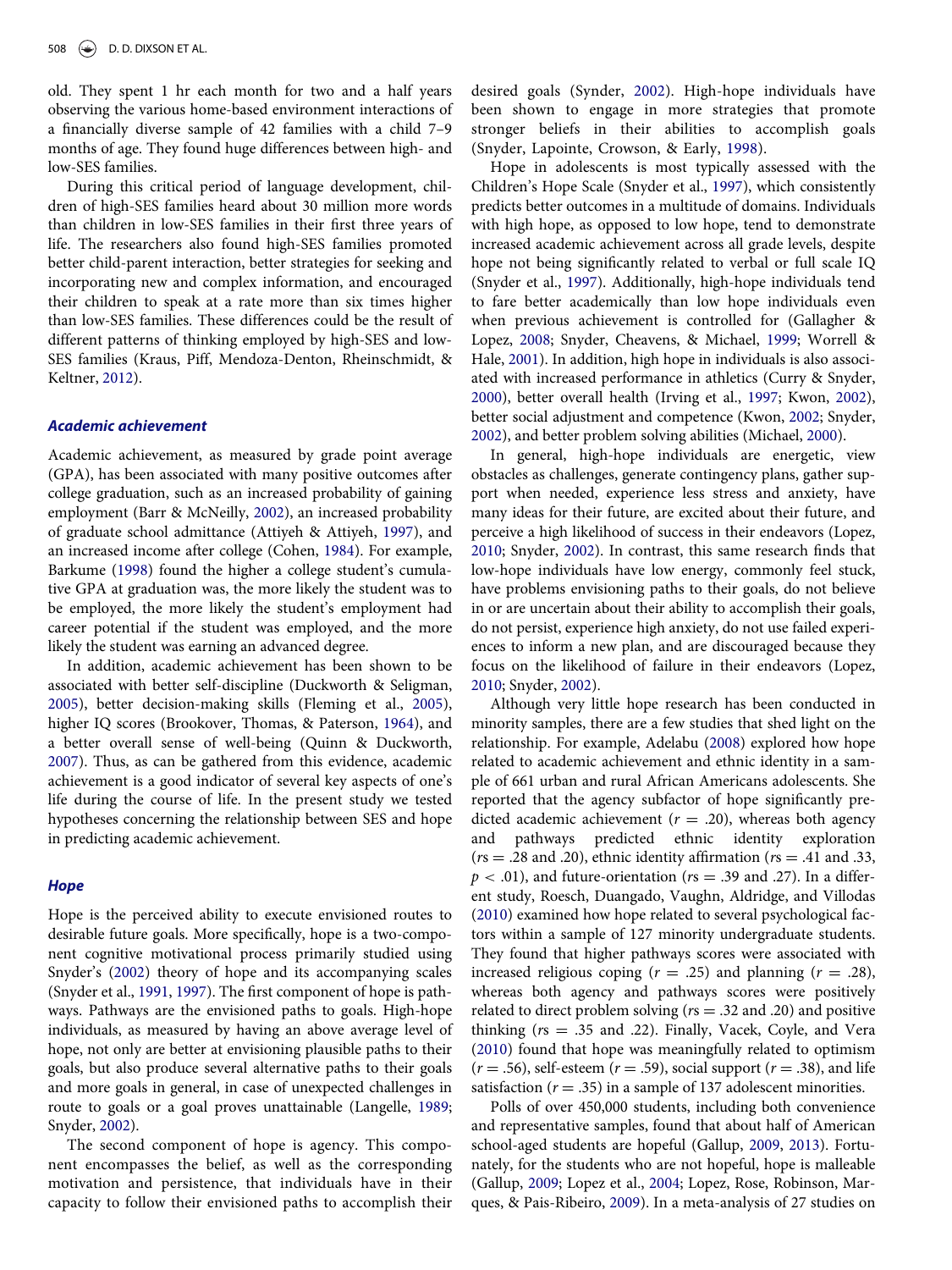hope enhancement strategies, Weis and Speridakos [\(2011\)](#page-9-12) found that one's level of hope can be significantly changed. More specifically, across studies, hope interventions have been shown to improve hope levels with an average effect size of .39 (Cohen's d). Thus, the data show that hope is a malleable, highly influential construct that can make a huge difference across several domains in a person's life.

#### SES and academic achievement

Sirin ([2005\)](#page-9-1) explored the relationship of SES to academic achievement in a meta-analysis that consisted of more than 100,000 students attending more than 6,000 schools. He found that the correlation between academic achievement and SES ranged from .25 to .47 depending on how academic achievement and SES were measured. Thus, material resources have been shown to be substantially related to achievement, which may explain why many studies use objective measurements of material resources such as income to operationalize SES in studies predicting academic achievement (Sirin, [2005](#page-9-1); Sutton & Soderstrom, [1999](#page-9-0)). However, different studies suggest that the exact mechanisms through which SES affects academic achievement do not reduce to just material resources. These studies suggest that an individual's perceived SES is also related to academic achievement (Jebson & Moses, [2012;](#page-8-23) S. E. Johnson et al., [2011;](#page-8-5) Spencer & Castano, [2007\)](#page-9-2).

Spencer and Castano ([2007](#page-9-2)) found that when socioeconomic identity is primed before a test or when the test is presented as diagnostic of intelligence, low-SES students perform well below their average ability. Similarly, S. E. Johnson et al. [\(2011](#page-8-5)) reported many students that were objectively wealthy, felt academically inferior at their school because they were of a lower SES than the other students in that context. Additionally, S. E. Johnson et al. found that as a result of managing these cognitive concerns and attempting to perform academically, these students experienced a higher amount of cognitive depletion, which resulted in these students having lower academic achievement than their higher SES counterparts.

Finally, Destin et al. [\(2012](#page-8-4)) found that perceived SES was a significant predictor of academic achievement ( $r = .17$ ) in a sample of 430 high school students. Hence, the pathway through which SES affects academic achievement also involves social-cognitive processes through which the student interprets his or her academic opportunities. This literature speaks to the promise of identifying malleable social cognitive processes that mediate the relationship between SES and academic achievement. We propose that hope is one such process.

#### SES, hope, and academic achievement

# Thought patterns in SES groups and perceptions of the environment

Kraus et al. ([2012](#page-8-8)) argued that high- and low-SES populations engage in different patterns of thinking that are shaped by "chronic perceptions of [their] relative standing in society or in [their] community" (p. 548). These authors asserted that as a consequence of having scarce resources and living in low-SES contexts, low-SES individuals are exposed to various contextual factors such as lower wage jobs, job instability, lower resourced schools, dangerous neighborhoods, and less powerful social connections. They further asserted that these contextual factors constrain low-SES individuals' goals, interests, actions, economic resources, and social opportunities by orienting low-SES individuals to managing external constrains, threats, crises, and situational factors. Essentially, they asserted that low-SES individuals' perception of the world is characterized by uncertainty, reduced resources, lack of individual control, and a prioritization of external contextual factors.

In contrast, high-SES individuals who are endowed with greater material resources, great social connections, job stability, and fewer external constraints are positioned to prioritize individual factors. Instead of being externally oriented, they are self-oriented and motivated by their internal states such as their goals and interests, which in high-SES contexts they are encouraged to pursue. Kraus et al. [\(2012](#page-8-8)) argued that high-SES individuals' thought patterns and, as a consequence, their perceptions about the world, are characterized by freedom, choice, internal motivation, control, and a prioritization of individual factors.

Kraus et al. ([2012](#page-8-8)) bolstered their argument by showing that low-SES individuals (a) were more vigilant to threats in their environment (Chen & Matthews, [2001](#page-7-14); Hajat et al., [2010](#page-8-24)), (b) experienced less personal control (W. Johnson & Krueger, [2005](#page-8-25); Kraus, Piff, & Keltner, [2009\)](#page-8-26), (c) were more community oriented (Hart & Edelstein, [1992](#page-8-27); Weininger & Lareau, [2009](#page-9-13)), (d) experienced more empathy for others (Kraus, Cote, & Keltner, [2010\)](#page-8-28), and (e) exhibited a higher preference for contextual explanations than for dispositional explanations (Beauvois & Dubois, [1988](#page-7-15); Kluegel & Smith, [1986](#page-8-29)). Additionally, several researchers have found that the environment (i.e., contextual factors) of populations in low-SES contexts accounts for the majority of their outcomes, whereas individual differences account for the majority of the outcomes of those populations from high-SES contexts (Harden, Turkheimer, & Loehlin, [2007;](#page-8-30) Tucker-Drob et al., [2010](#page-9-3); Turkheimer et al., [2003](#page-9-4)).

In keeping with the theory outlined in Kraus et al. [\(2012](#page-8-8)), hope is one possible mechanism through which SES influences academic achievement. More specifically, given that low-SES individuals prioritize contextual factors, they may not be able to effectively and efficiently focus on and envision goals in the future. In essence, low-SES individuals could be poor visionaries, which results in low hope and, consequently, low academic achievement. In support of this hypothesis, Snyder [\(2002\)](#page-9-5) found that low-SES individuals tend to have lower hope than high-SES individuals. Ultimately, examining if hope partially (partial, as opposed to complete mediation, is appropriate because, as noted previously, material resources do factor into achievement irrespective of the perception of the material resources [Aikens & Barbarin, [2008](#page-7-4); Orr, [2003\]](#page-8-3)) mediates the relationship between SES and academic achievement is important because if hope does partially mediate this relationship, it might provide an effective and cost efficient conduit through which intervention can be targeted for low-SES students, improving their academic achievement despite their SES disadvantage (Kraus et al., [2012](#page-8-8); Snyder, [2000\)](#page-9-14).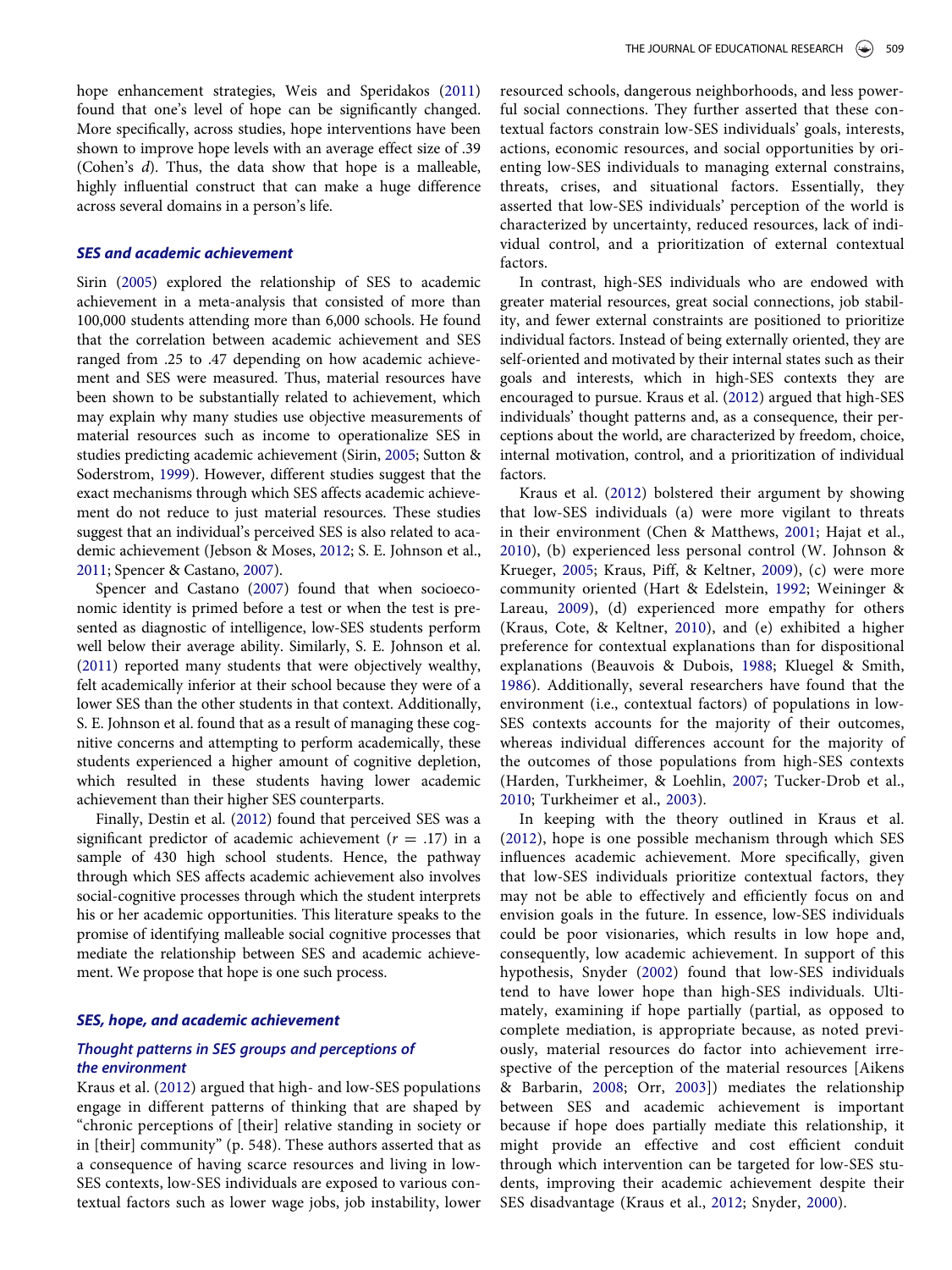#### Study 1

In the first study, the meditational relationship between SES and academic achievement via hope was tested using a large ethnically diverse adolescent population. More specifically, relying on mediation approaches outlined by Baron and Kenny (1986) and using the theoretical framework outlined previously, in the present investigation we tested the following hypotheses: (a) lower SES students would demonstrate lower academic achievement than higher SES students would, (b) lower SES students would report less hope than higher-SES students would, and (c) hope would partially mediate the relationship between SES and academic achievement.

# Method

#### **Participants**

The sample consisted of 586 (51.8% girls) adolescents aged 11– 18 ( $M_{\text{age}} = 15.69$  years,  $SD = 1.57$  years;  $M_{\text{grade}} = 10.29$ ,  $SD =$ 1.39) from two Western states. Participants were recruited from a summer program at a major university, two urban high schools, a suburban high school, and a rural high school. Selfreported racial and ethnic groups were African American  $(n = 38; 6.6\%)$ , Asian American  $(n = 76; 13.2\%)$ , European American ( $n = 226$ ; 39.4%), Hispanic American or Latino  $(n = 61; 10.6%)$ , American Indian  $(n = 126; 22%)$  and other  $(n = 47, 8.2\%)$ . Twelve participants were excluded from analysis because they were missing data on key variables such as ethnicity, SES, hope, or GPA.

# Procedure and measures

Graduate students and the principal investigators went to the summer program and two urban schools to recruit students to participate in the study. They left the surveys with teachers of various classes and picked them up the next week. Students took questionnaire packets home and returned them within the week. Student participants received a \$10 honorarium. In addition, data were also collected from a rural and suburban school in another state. The surveys were mailed to school administrators who administered the surveys. Completed surveys were mailed back to the principal investigators. Participation in this study was voluntary. For all participants under the legal age of consent, assent was obtained from the participant and consent was obtained from their parent or legal guardian. For all participants older than the legal age of consent, consent was obtained.

#### **Hope**

Hope was measured with the Children's Hope Scale (CHS; Snyder et al., [1997](#page-9-7)). The CHS is a 6-item instrument compris-

<span id="page-4-0"></span>Table 1. Study 1: Mean, standard deviation, and correlation among SES, hope, and GPA variables ( $n = 618$ ).

| Variable (range)                                    | Μ                    | SD                   |                     |          |
|-----------------------------------------------------|----------------------|----------------------|---------------------|----------|
| 1. SES $(1-10)$<br>2. $GPA(0-4)$<br>3. Hope $(0-6)$ | 5.89<br>3.05<br>4.15 | 1.54<br>0.81<br>0.89 | $.10^*$<br>$.14***$ | $.28***$ |

Note. GPA  $=$  grade point average; SES  $=$  socioeconomic status.  $p < .05$ .\*\*p < .01.

ing two subscales (a) pathways, the ability of youth to envision paths to their goals (e.g., "When I have a problem, I can come up with lots of ways to solve it") and (b) Agency, the youth's belief in their ability to persevere on those paths (e.g., "I am doing just as well as other kids my age"). Responses to a 6-point Likert-type scale range from 1 (none of the time) to 6 (all of the time), with higher scores indicating either a higher ability to envision paths to one's goals or a higher perceived ability to accomplish the goals one has envisioned. The average of all 6 items was used in this study. The CHS has been validated and scores from the measure were found to be internally consistent (alpha  $=$  .72–86; Snyder et al., [1997;](#page-9-7) Valle, Huebner, & Suldo, [2004](#page-9-15)). In the current sample, the alpha coefficient was .81.

#### SES

SES was measured using the MacArthur Scale of Subjective Social Status–Youth Version (Adler, Epel, Castellazzo, & Ickovics, [2000\)](#page-7-16). This measure asks children and adolescents to mark where they perceive their family is in relation to other families in American society based on monetary resources, parental occupations, and schooling on a ladder. There are 10 rungs on the ladder to choose from, with the highest rung indicating the highest SES and the rung on the bottom indicating the lowest SES. The MacArthur Scale of Subjective Social Status–Youth Version has proven to be useful in previous research (e.g., Goodman et al., [2001\)](#page-8-31).

#### Academic achievement

Current year GPA on a 0–4 scale was used to measure academic achievement. GPA was obtained from participants via selfreport. Kuncel, Credé, and Thomas (2005) found in a metaanalysis consisting of over 44,000 adolescent students that adolescent self-report GPA had a .82 correlation with actual GPA.

#### **Results**

[Table 1](#page-4-0) contains means, standard deviations, and correlations among GPA, SES, and hope. Preliminary analyses found that race and gender did not affect the results reported. Correlations among hope, SES, and academic achievement were weak to moderate and positive, and all were statistically significant  $(p < .05)$ .

Using the procedure outlined by Baron and Kenny (1986) and reaffirmed as an appropriate and accurate mediational procedure by Iacobucci [\(2013](#page-8-32)), we conducted three regressions and a Sobel test to assess for mediation (see [Figure 1](#page-5-0)). Baron and Kenny asserted that evidence for mediation is found under the following conditions: (a) the independent variable (SES) significantly predicts the outcome variable (GPA), (b) the independent variable significantly predicts the mediator (hope), and (c) the mediator significantly predicts the outcome variable, while the independent variable simultaneously no longer predicts the outcome variable. Baron and Kenny further asserted that complete mediation is obtained when a Sobel test is not significant, indicating that the pathway from independent variable to outcome variable via the mediator is not significantly different than the direct pathway from the independent variable to the outcome variable. In the first regression model, SES significantly predicted GPA. In the second regression model, SES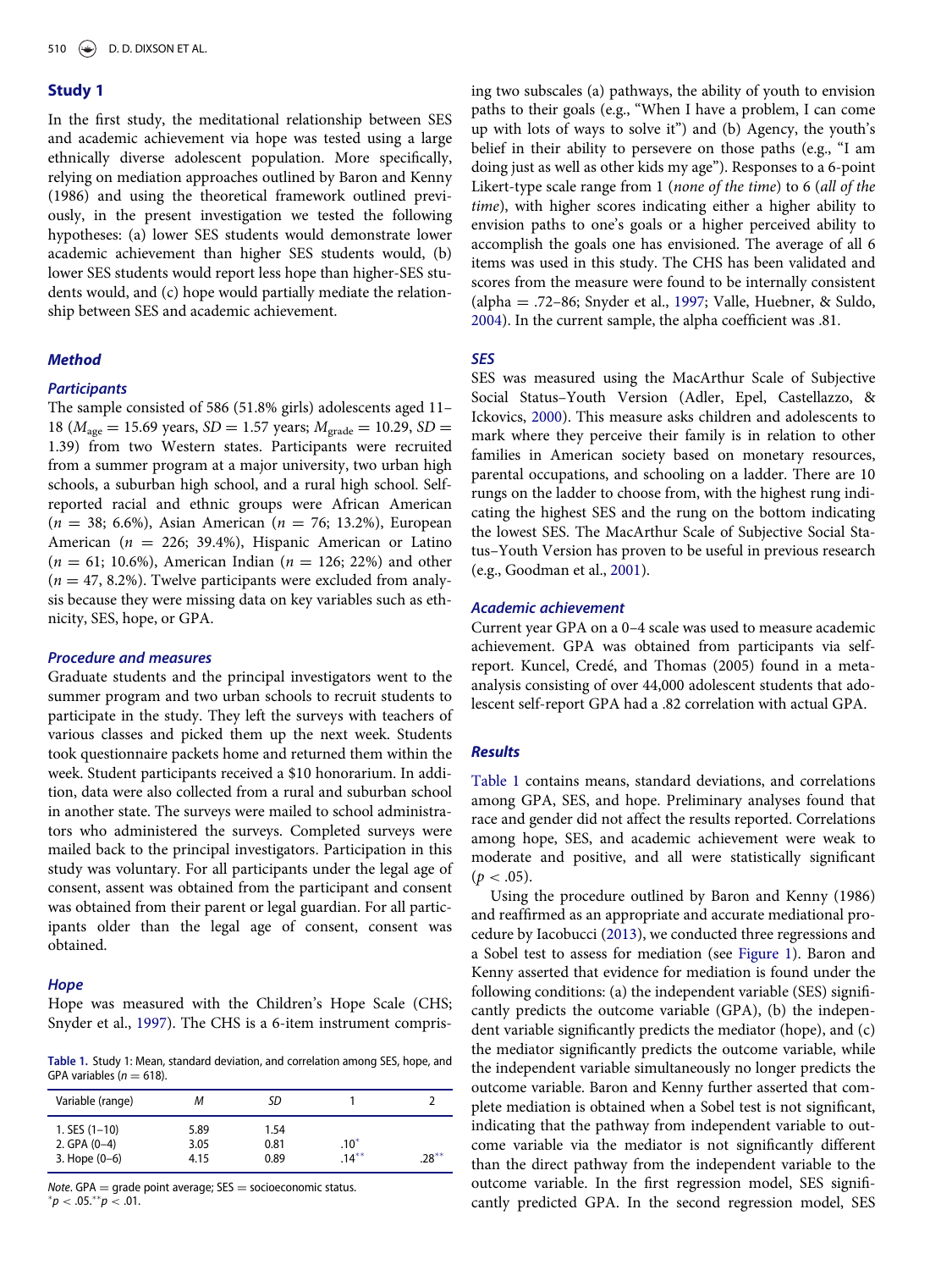<span id="page-5-0"></span>

Figure 1. Standardized meditational pathway from socioeconomic status (SES) to grade point average (GPA) via hope.  $^*p < .05.$   $^{***}p < .001.$ 

significantly predicted hope. In the final regression model with hope and SES as predictors of GPA, SES no longer predicted GPA while hope significantly predicted GPA. However, the Aroian Sobel test was significant,  $Z = 4.68$ ,  $SE = 0.008$ ,  $p < 001$ ). The adjusted  $R^2$  was .077 for the model.

#### **Discussion**

The goals of this study were to (a) examine the relationship between SES and both academic achievement and hope and (b) test the meditational relationship between SES and academic achievement via hope. This study had several notable finings. First, it was hypothesized that SES would correlate positively with academic achievement. This first hypothesis was supported; those students who reported lower perceived SES generally had lower GPAs than did those students who reported a higher perceived SES, although the effect size was small. Second, it was hypothesized that SES would correlate positively with hope. This second hypothesis was supported; those students who reported lower perceived SES generally had lower hope than did those students who reported a higher perceived SES, and this effect size was also small. Third, it was hypothesized that hope would partially mediate the relationship between SES and GPA as a consequence of the different environmental effects of SES on the perceptions of low- and high-SES populations. The results indicated that hope was a partial mediator of the relationship between SES and GPA, suggesting that SES affects students' levels of hope, which influences their academic achievement.

Given that a major aspect of hope theory is the concept of how people deal with obstacles and stressors (high-hope individuals cope with and respond to obstacles and stressors as challenges, whereas low hope individuals feel stuck and defeated; Snyder et al., [1991](#page-9-6); Snyder et al., [1998\)](#page-9-8), a question that arises from this study is what specific role do the obstacles

<span id="page-5-1"></span>Table 2. Study 2: Mean, standard deviation, and correlation among SES, hope, and GPA variables ( $n = 86$ ).

| Variable (range)                                   | М                    | SD                   |                   |          |
|----------------------------------------------------|----------------------|----------------------|-------------------|----------|
| 1. SES $(1-6)$<br>2. $GPA(0-4)$<br>3. Hope $(0-6)$ | 3.86<br>3.10<br>4.44 | 1.10<br>0.75<br>0.88 | $.22*$<br>$.30**$ | $.34***$ |

Note. GPA = grade point average;  $SES =$  socioeconomic status.  $p < .05$ . \*\*  $p < .01$ .

and stressors of the different SES contexts play in this meditational relationship? More specifically, does the obstacle and stressor aspect of hope account for a significant portion of the meditational relationship between SES and GPA? If it does, the size of the meditational effect would be different for different populations because different populations endure varying levels of obstacles and stressors (Crocker, Major, & Steele, [1998;](#page-7-17) Fiske, [1998](#page-8-33)).

#### Study 2

Study 1 showed that hope partially mediated the association between SES and GPA in a mixed sample that was 40% European American. In keeping with Worrell's ([2014](#page-9-16)) contention that hypotheses be examined in ethnic minority groups, Study 2 was conducted to replicate Study 1 in an independent sample of only minority students. As minority students in the United States endure more challenges, obstacles, and stressors in the academic realm than nonminority students do (Booker, [2006](#page-7-18); Cohen, Steele, & Ross, [1999;](#page-7-19) Crocker et al., [1998;](#page-7-17) Fiske, [1998](#page-8-33)), it is possible the mediating effect hope has on the relationship between SES and achievement is stronger as a result of challenges and obstacles being such a big aspect of hope theory. Similar to Study 1, the following hypotheses were tested: (a) lower SES students would demonstrate lower academic achievement, (b) lower SES students would report less hope, (c) hope would partially mediate the relationship between SES and academic achievement, and (d) hope's meditational effect would be stronger in the minority population.

#### Method

#### Participants and procedure

Participants were 86 (58.1% girls) ninth- and 10th-grade students from a large multiethnic urban high school in a Western state. The students ranged in age from 14 to 17 years old  $(M<sub>age</sub> = 15.02 \text{ years}, SD = 0.801 \text{ years}).$  Self-reported racial and ethnic groups were African American ( $n = 32$ ; 37.2%), Asian American ( $n = 23$ ; 26.9%), and Hispanic American or Latino ( $n = 31$ ; 36.1%). These data were a subset of a larger dataset collected data for use in school improvement activities. The high school administered the questionnaire to assess school climate and other variables of interest to the school administration.

Measures. The hope and academic achievement measures were the same as those used in Study 1. The SES measure used in this study was a 7-option SES self-report measure, with the following options: poor, working class, lower middle class, middle class, upper middle class, lower upper class, and wealthy. The alpha coefficient for the CHS in this sample was .80.

# **Results**

[Table 2](#page-5-1) contains means, standard deviations, and correlations for GPA, SES, and hope. As in Study 1, correlations among hope, GPA, and SES were small to moderate, positive, and all significant at the .05 level. Preliminary analyses found that race and gender did not affect the results reported. Again using the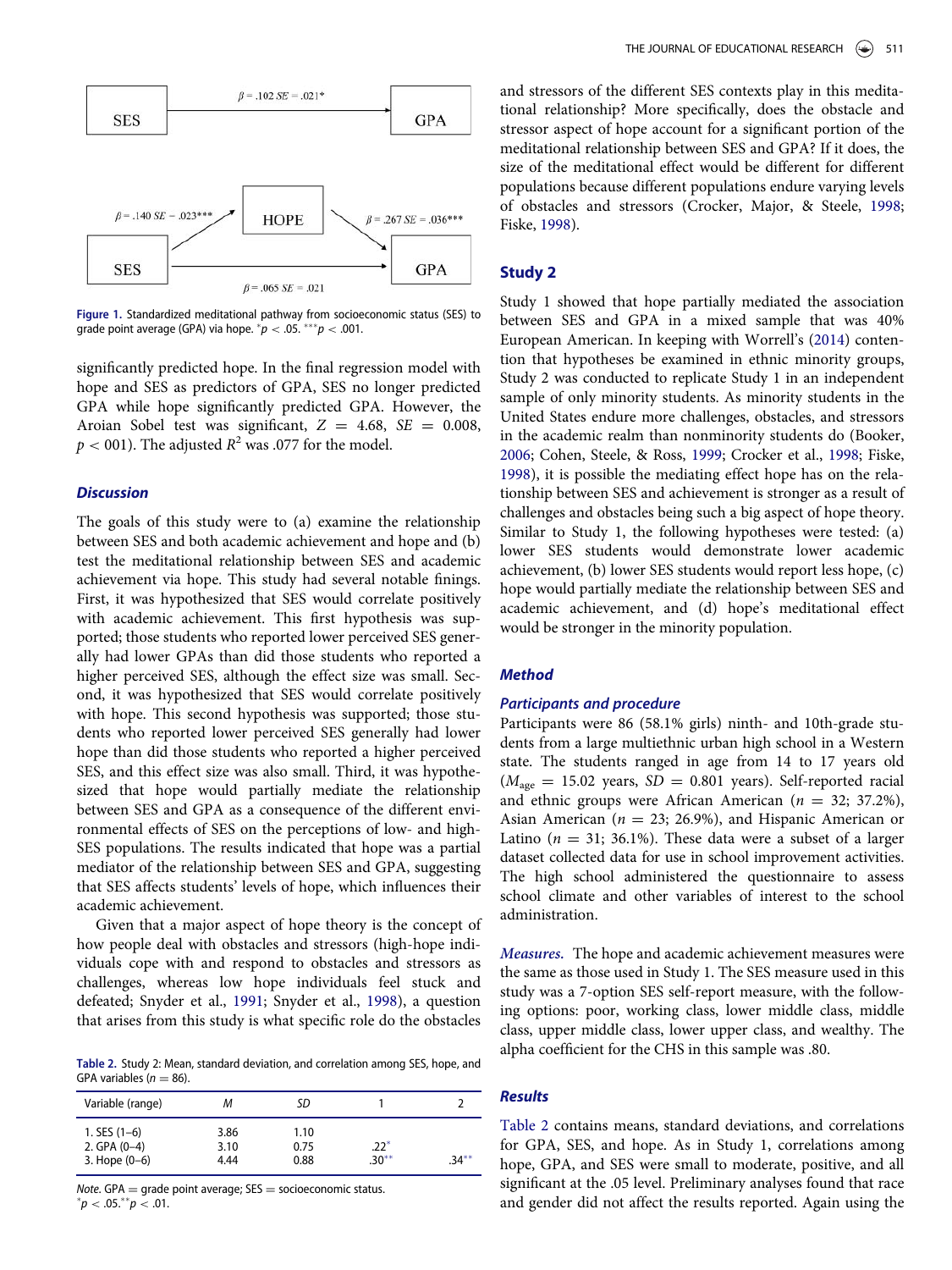<span id="page-6-0"></span>

Figure 2. Standardized meditational pathway from socioeconomic status (SES) to grade point average (GPA) via hope.  $^*p < .05$ .  $^{**}p < .01$ .

procedure outlined by Baron and Kenny (1986), we conducted three regressions and a Sobel test to assess for mediation (see [Figure 2](#page-6-0)). In the first of the three regression models, SES significantly predicted GPA. In the second model, SES significantly predicted hope. In the last model, with hope and SES as the predictors, the SES–GPA relationship was not significant, while hope was still a significant predictor of GPA. The Aroian Sobel test was significant,  $Z = 2.20$ ,  $SE = 0.038$ ,  $p = .027$ , and the adjusted  $R^2$  was .111 for this model.

# **Discussion**

This study had several goals. The first goal was to replicate the findings from Study 1 through (a) examining the relationship between SES and both academic achievement and hope and (b) testing the meditational relationship between SES and academic achievement via hope in a different population using a different measure of SES. The same pattern of findings were found: (a) SES positively correlated with both hope and academic achievement, and (b) hope partially mediated the relationship between SES and GPA, under the different study conditions, confirming and generalizing the finding from Study 1. The second goal of this study was to test whether the mediation would be stronger in a minority population than a mixed population of both minorities and nonminorities as a consequence of the additional obstacles and stressors that minorities encounter in the academic domain. However, this hypothesis was not supported. In both samples, the size of the mediation coefficient was roughly the same

# General discussion

#### Mediation: SES and GPA via hope

The perception of a stressor or situation in general has powerful implications for how one responds (Adler & Ostrove, [1999;](#page-7-6) Cohen et al., [1999\)](#page-7-19). A person encountering a stressor or situation can react in way that leads to an auspicious or detrimental outcome depending on that person's perception. For instance, if the person sees the stressor as a challenge, he or she is more likely to act in a way that leads to an auspicious outcome. However, if an individual sees it as an obstacle that causes him or her to be stuck, he or she is more likely to act in a way that leads to a detrimental outcome (Snyder et al., [1991,](#page-9-6) [1998](#page-9-8)). The perception of a stressor or situation is sometimes the difference between a positive and negative outcome. In these two studies, how SES and hope relate to perception and consequently, their role in academic achievement was explored. First, these studies replicated the empirically established finding of SES positively predicting academic achievement (Sirin, [2005\)](#page-9-1). Second, a positive correlation between hope and SES was found. Third, using two different populations and two different measures of SES, the relationship between SES and GPA was found to be partially mediated via hope.

These studies support Kraus et al.'s [\(2012](#page-8-8)) theory that people of different SES groups perceive situations in different ways leading to different responses and outcomes. More practically, this study suggests being from a low-SES background may in part have an effect on academic achievement through limiting the possibilities that the low-SES individuals perceive as reasonably likely. With limited possibilities, the expectations (and as a consequence, the motivation; Feather, [1961](#page-8-34)) of low-SES individuals are lowered to the standards that are typical of someone from a low-SES background, such as a lower GPA (Sirin, [2005\)](#page-9-1). Increased hope may have its effect on low-SES individuals by broadening the possibilities they perceive as reasonably likely, increasing their ability to envision primary and alternative paths to their goals and increasing their belief that they can achieve better outcomes. A low-SES individual with a high level of hope may not be limited by what is typical for someone from his or her SES because it is more are more likely that the person will have a plan to achieve better outcomes and the motivation to realize it. Thus, a high-hope individual, despite being low SES, may be able to overcome an SES disadvantage.

### Role of hope in the SES–academic achievement relationship

It was hypothesized that hope would have a bigger effect on the relationship between SES and academic achievement in a minority population than a population mixed with both minorities and nonminorities. This hypothesis was based on the contention that minorities encounter additional stressors (e.g., racism, discrimination, stereotypes) in the academic realm (Booker, [2006\)](#page-7-18). This hypothesis was not supported. Hope was found to be about as influential in the minority sample as in the sample mixed with both minorities and nonminorities.

In both the mixed and the minority samples, hope accounted for the majority of variance in academic achievement. These findings indicate that hope has similar influence in both populations and that the additional stressors in minority populations did not correspond to hope having a bigger impact on academic achievement. In addition, these findings suggest that hope interventions could be implemented universally and have similar effects across populations. More importantly, to find in two different populations, using two different widely used measures of SES, that SES makes a very small unique contribution as compared with hope in the variance of academic achievement is quite surprising because SES has been touted as one of the most important factors in academic achievement (Sirin, [2005](#page-9-1)). Given that hope made a much bigger contribution in both studies, this implies that if effective hope interventions were available to low-SES students, then SES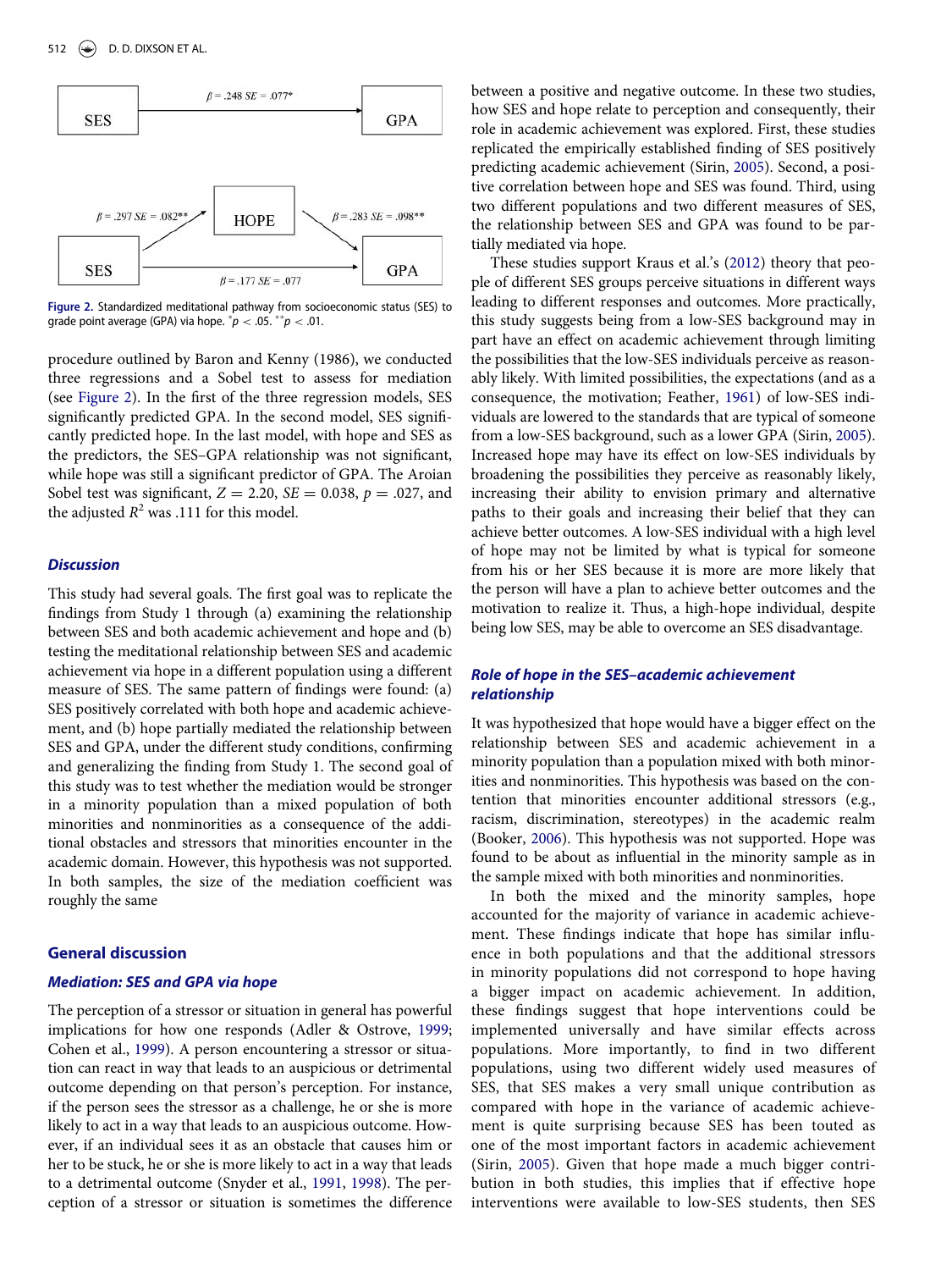<span id="page-7-13"></span>may not matter as much for high academic achievement as previously believed. Additionally, this further underlines the importance of hope in future research, as well as the importance of perception on positive and negative academic outcomes.

#### <span id="page-7-16"></span><span id="page-7-6"></span>Implications

<span id="page-7-4"></span><span id="page-7-1"></span>The practical implications of hope mediating the relationship between SES and GPA are immense. Increasing a student's SES is difficult, expensive, and highly impractical on a grand scale (Jäntti et al., [2006\)](#page-8-35). However, increasing a student's hope can be inexpensive, highly effective, and can be employed at all levels of education (see Weis & Speridakos, [2011](#page-9-12)). Finding that hope not only mediates this relationship, but that it also accounts for the majority of the variance in academic achievement that SES and hope together explain, suggests that adolescents from low-SES backgrounds may be able to achieve as much as their higher SES counterparts (all else being equal), if they receive a little extra assistance via a hope intervention. Further, these studies support that hope can be implemented universally in ethnically mixed groups of low-SES adolescents and it would help them all similarly.

<span id="page-7-15"></span><span id="page-7-10"></span><span id="page-7-8"></span><span id="page-7-7"></span>Finally, these studies highlight the importance of hope for mitigating the achievement gap. Many minority students who underachieve are typically of low SES (Lee, [2002\)](#page-8-36). If hope interventions are employed widely and universally, they may be a cost-effective way to produce a highly beneficial effect on low-SES students. Better yet, if schools, teachers, and parents can focus on increasing the hope of youth, less hope-intensive interventions will be needed because hope interventions can make ripples, small amounts of hopeful energy that are given off by hopeful people that model and encourage hopeful behavior and actions, thus increasing everyone's level of hope (Lopez, [2010\)](#page-8-17).

#### <span id="page-7-18"></span><span id="page-7-11"></span><span id="page-7-5"></span>Limitations

<span id="page-7-19"></span><span id="page-7-14"></span><span id="page-7-9"></span>These studies had several limitations. First, both studies use cross-sectional data. Cross-sectional data limits the causal claims of mediation analysis as cross-sectional data usually does not allow for proper manipulation of experimental variables. Second, neither sample consisted of an all low-SES population, which limits how much can be extrapolated about that population from these mixed-population studies. Therefore, testing whether hope mediates the relationship between SES and academic achievement in an all low-SES sample would give a more accurate understanding of hope's effect in that population. Finally, although self-report has been found to be a reliable indicator of actual GPA (Shaw & Mattern, [2005\)](#page-8-37), it would have been best practice to obtain GPAs from the students' school instead of via self-report.

### <span id="page-7-17"></span><span id="page-7-12"></span><span id="page-7-2"></span>**ORCID**

<span id="page-7-3"></span><span id="page-7-0"></span>Dante D. Dixson **b** <http://orcid.org/0000-0001-8211-4711> Zena Mello <http://orcid.org/0000-0001-8218-9801>

#### References

- Adelabu, D. H. (2008). Future time perspective, hope, and ethnic identity among African American adolescents. Urban Education, 43, 347–360. https://doi.org/[10.1177/0042085907311806](https://doi.org/10.1177/0042085907311806)
- Adler, N. E., Epel, E., Castellazzo, G., & Ickovics, J. (2000). Relationship of subjective and objective social status with psychological and physical health: Preliminary data in healthy white women. Health Psychology, 19, 586–592.
- Adler, N. E., & Ostrove, J. M. (1999). Socioeconomic status and health: What we know and what we don't. Annals of the New York Academy of Sciences, 896, 3–15. https://doi.org[/10.1111/j.1749-6632.1999.tb08101.x](https://doi.org/10.1111/j.1749-6632.1999.tb08101.x)
- Aikens, N. L., & Barbarin, O. (2008). Socioeconomic differences in reading trajectories: The contribution of family, neighborhood, and school contexts. Journal of Educational Psychology, 100, 235–251. https://doi.org/ [10.1037/0022-0663.100.2.235](https://doi.org/10.1037/0022-0663.100.2.235)
- American College Health Association. (2012). Spring 2012 reference group executive summary. National College Health Assessment. Retrieved from [http://www.acha-ncha.org/docs/ACHA-NCHA-II\\_ReferenceGroup\\_Execu](http://www.acha-ncha.org/docs/ACHA-NCHA-II_ReferenceGroup_ExecutiveSummary_Spring2012.pdf) [tiveSummary\\_Spring2012.pdf](http://www.acha-ncha.org/docs/ACHA-NCHA-II_ReferenceGroup_ExecutiveSummary_Spring2012.pdf)
- Attiyeh, G., & Attiyeh, R. (1997). Testing for bias in graduate school admissions. The Journal of Human Resources, 32, 524–548. https://doi. org/[10.2307/146182](https://doi.org/10.2307/146182)
- Barkume, M. (1998). The class of 1993: One year after graduation. Occupational Outlook Quarterly, 42, 10–21.
- Barr, T. F., & McNeilly, K. M. (2002). The value of students' classroom experiences from the eyes of the recruiter: Information, implications, and recommendations for marketing educators. Journal of Marketing Education, 24, 168–173. https://doi.org/[10.1177/](https://doi.org/10.1177/0273475302242010) [0273475302242010](https://doi.org/10.1177/0273475302242010)
- Baron, R. M., & Kenny, D. A. (1986). The moderator–mediator variable distinction in social psychological research: Conceptual, strategic, and statistical considerations. Journal of Personality and Social Psychology, 51, 1173–1182. doi[:10.1037/0022-3514.51.6.1173](https://doi.org/10.1037/0022-3514.51.6.1173)
- Beauvois, J. E.-L., & Dubois, N. (1988). The norm of internality in the explanation of psychological events. European Journal of Social Psychology, 18, 299–316. https://doi.org/[10.1002/](https://doi.org/10.1002/ejsp.2420180402) [ejsp.2420180402](https://doi.org/10.1002/ejsp.2420180402)
- Beeghley, L. (2004). The structure of social stratification in the United States. New York, NY: Pearson.
- Booker, K. C. (2006). School belonging and the African American adolescent: What do we know and where should we go? The High School Journal, 89, 1–7. Retrieved from [http://muse.jhu.edu/journals/high\\_](http://muse.jhu.edu/journals/high_school_journal/v089/89.4booker.html) [school\\_journal/v089/89.4booker.html](http://muse.jhu.edu/journals/high_school_journal/v089/89.4booker.html)
- Brookover, W. B., Thomas, S., & Paterson, A. (1964). Self-concept of ability and school achievement. Sociology of Education, 37, 271–278. https:// doi.org/[10.2307/2111958](https://doi.org/10.2307/2111958)
- Chen, E., & Matthews, K. A. (2001). Cognitive appraisal biases: An approach to understanding the relation between socioeconomic status and cardiovascular reactivity in children. Annals of Behavioral Medicine: A Publication of the Society of Behavioral Medicine, 23, 101–111.
- Cohen, P. A. (1984). College grades and adult achievement: A research synthesis. Research in Higher Education, 20, 281–293. https://doi.org/ [10.1007/BF00983503](https://doi.org/10.1007/BF00983503)
- Cohen, G. L., Steele, C. M., & Ross, L. D. (1999). The mentor's dilemma: Providing critical feedback across the racial divide. Personality and Social Psychology Bulletin, 25, 1302–1318. https://doi.org[/10.1177/](https://doi.org/10.1177/0146167299258011) [0146167299258011](https://doi.org/10.1177/0146167299258011)
- Crocker, J., Major, B., & Steele, C. (1998). Social stigma. In D. T. Gilbert, S. T. Fiske, & G. Lindzey (Eds.), The handbook of social psychology (Vol. 2, 4th ed.). New York, NY: McGraw-Hill.
- Curry, L. A., & Snyder, C. R. (2000). Hope takes the field: Mind matters in athletic performances. In C. R. Snyder (Ed.), Handbook of hope: Theory, measures, and applications (pp. 243–259). San Diego, CA: Academic Press. https://doi.org[/10.1016/B978-012654050-5/50015-4](https://doi.org/10.1016/B978-012654050-5/50015-4)
- Davies, S., & Guppy, N. (1997). Fields of study, college selectivity, and student inequalities in higher education. Social Forces, 75, 1417–1438. https://doi.org/[10.2307/2580677](https://doi.org/10.2307/2580677)
- Davis-Kean, P. E. (2005). The influence of parent education and family income on child achievement: The indirect role of parental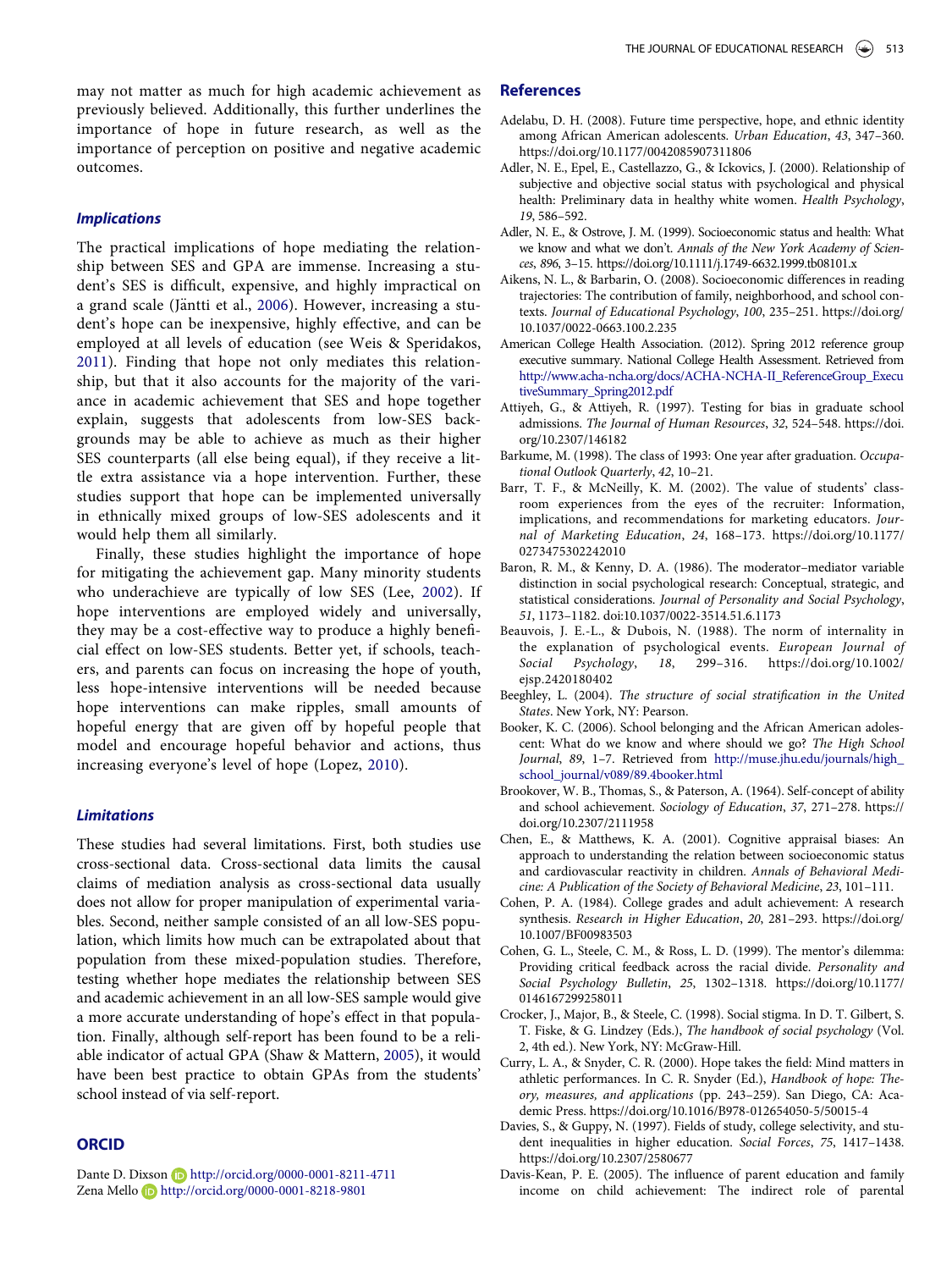expectations and the home environment. Journal of Family Psychology, 19, 294–304. https://doi.org[/10.1037/0893-3200.19.2.294](https://doi.org/10.1037/0893-3200.19.2.294)

- <span id="page-8-25"></span><span id="page-8-4"></span>Destin, M., Richman, S., Varner, F., & Mandara, J. (2012). "Feeling" hierarchy: The pathway from subjective social status to achievement. Journal of Adolescence, 35, 1571–1579. https://doi.org[/10.1016/j.](https://doi.org/10.1016/j.adolescence.2012.06.006) [adolescence.2012.06.006](https://doi.org/10.1016/j.adolescence.2012.06.006)
- <span id="page-8-29"></span><span id="page-8-9"></span>Duckworth, A. L., & Seligman, M. E. P. (2005). Self-discipline outdoes IQ in predicting academic performance of adolescents. Psychological Science, 16, 939–944. https://doi.org/[10.1111/j.1467-9280.2005.01641.x](https://doi.org/10.1111/j.1467-9280.2005.01641.x)
- <span id="page-8-34"></span><span id="page-8-28"></span>Feather, N. T. (1961). The relationship of persistence at a task to expectation of success and achievement related motives. The Journal of Abnormal and Social Psychology, 63, 552–561. https://doi.org/[10.1037/h0045671](https://doi.org/10.1037/h0045671)
- <span id="page-8-33"></span><span id="page-8-26"></span>Fiske, S. T. (1998). Stereotyping, prejudice, and discrimination. In D. T. Gilbert, S. T. Fiske, & G. Lindzey (Eds.), The handbook of social psychology (Vol. 2, 4th ed., pp. 357–411). New York, NY: McGraw-Hill.
- <span id="page-8-10"></span><span id="page-8-8"></span>Fleming, C. B., Haggerty, K. P., Catalano, R. F., Harachi, T. W., Mazza, J. J., & Gruman, D. H. (2005). Do social and behavioral characteristics targeted by preventive interventions predict standardized test scores and grades? The Journal of School Health, 75, 342–349. https://doi.org/ [10.1111/j.1746-1561.2005.00048.x](https://doi.org/10.1111/j.1746-1561.2005.00048.x)
- <span id="page-8-1"></span>Galin, E. (2012, October 18). Sacrificing sleep for studying? You're not alone. USA Today College. Retrieved from [http://www.usatodayedu](http://www.usatodayeducate.com/staging/index.php/pulse/sacrificing-sleep-for-studying-youre-not-alone) [cate.com/staging/index.php/pulse/sacri](http://www.usatodayeducate.com/staging/index.php/pulse/sacrificing-sleep-for-studying-youre-not-alone)ficing-sleep-for-studying-youre[not-alone](http://www.usatodayeducate.com/staging/index.php/pulse/sacrificing-sleep-for-studying-youre-not-alone)
- <span id="page-8-15"></span><span id="page-8-13"></span>Gallagher, M. W., & Lopez, S. J. (2008, August). Hope, self-efficacy, and academic success in college students. Poster presented at the annual meeting of the American Psychological Association, Boston, MA.
- <span id="page-8-36"></span><span id="page-8-19"></span><span id="page-8-12"></span>Gallup. (2009). Hope as an outcome of strengths development in freshmen in high school. Unpublished raw data. Omaha, NE.
- <span id="page-8-20"></span>Gallup. (2013). 2013 Overall U.S. annual report [Data file]. Retrieved from [http://www.gallupstudentpoll.com/174020/2013-gallup-student-poll](http://www.gallupstudentpoll.com/174020/2013-gallup-student-poll-overall-report.asp
x)[overall-report.asp
x](http://www.gallupstudentpoll.com/174020/2013-gallup-student-poll-overall-report.asp
x)
- <span id="page-8-31"></span><span id="page-8-22"></span><span id="page-8-17"></span>Goodman, E., Adler, N. E., Kawachi, I., Frazier, A. L., Huang, B., & Colditz, G. A. (2001). Adolescents' perceptions of social status: Development and evaluation of a new indicator. Pediatrics, 108(2), 1–8. https://doi. org/[10.1542/peds.108.2.e31](https://doi.org/10.1542/peds.108.2.e31)
- <span id="page-8-24"></span><span id="page-8-21"></span>Hajat, A., Diez-Roux, A., Franklin, T. G., Seeman, T., Shrager, S., Ranjit, N., … Kirschbaum, C. (2010). Socioeconomic and race/ethnic differences in daily salivary cortisol profiles: The multi-ethnic study of atherosclerosis. Psychoneuroendocrinology, 35, 932–943. https://doi.org/ [10.1016/j.psyneuen.2009.12.009](https://doi.org/10.1016/j.psyneuen.2009.12.009)
- <span id="page-8-30"></span><span id="page-8-16"></span>Harden, K. P., Turkheimer, E., & Loehlin, J. C. (2007). Genotype by environment interaction in adolescents' cognitive aptitude. Behavior Genetics, 37, 273–283. https://doi.org[/10.1007/s10519-006-9113-4](https://doi.org/10.1007/s10519-006-9113-4)
- <span id="page-8-7"></span><span id="page-8-0"></span>Hart, B., & Risley, T. R. (2003). The early catastrophe: The 30 million word gap. American Educator, 27, 4–9. Retrieved from [http://search.pro](http://search.proquest.com/docview/62240416/141F65F21D93033D8A4/3?accountid=14496) [quest.com/docview/62240416/141F65F21D93033D8A4/](http://search.proquest.com/docview/62240416/141F65F21D93033D8A4/3?accountid=14496) [3?accountid](http://search.proquest.com/docview/62240416/141F65F21D93033D8A4/3?accountid=14496)=[14496](http://search.proquest.com/docview/62240416/141F65F21D93033D8A4/3?accountid=14496)
- <span id="page-8-27"></span><span id="page-8-6"></span>Hart, D., & Edelstein, W. (1992). The relationship of self-understanding in childhood to social class, community type, and teacher-rated intellectual and social competence. Journal of Cross-Cultural Psychology, 23, 353–365. https://doi.org[/10.1177/0022022192233006](https://doi.org/10.1177/0022022192233006)
- <span id="page-8-32"></span><span id="page-8-3"></span>Iacobucci, D. (2013). Mediation analysis. Thousand Oaks, CA: Sage.
- <span id="page-8-14"></span><span id="page-8-2"></span>Irving, L. M., Snyder, C. R., Gravel, L., Hanke, J., Hillberg, P., & Nelson, N. (1997, April). Hope and the effectiveness of a pre-therapy orientation group for community mental health center clients. Paper presented at the Western Psychological Association Convention, Seattle, WA.
- <span id="page-8-35"></span><span id="page-8-11"></span>Jäntti, M., Bratsberg, B., Røed, K., Raaum, O., Naylor, R., Österbacka, E., ... Eriksson, T. (2006). American exceptionalism in a new light: A comparison of intergenerational earnings mobility in the Nordic Countries, the United Kingdom and the United States (IZA Discussion Paper No. 1938). Bonn, Germany: Institute for the Study of Labor. Retrieved from <http://ideas.repec.org/p/iza/izadps/dp1938.html>
- <span id="page-8-23"></span><span id="page-8-18"></span>Jebson, S. R., & Moses, A. N. (2012). Relationship between learning resources and students' academic achievement in science subjects in Taraba State senior secondary schools. IFE PsychologIA, 20, 87. Retrieved from [http://www.questia.com/library/journal/1P3-2613272621/relationship](http://www.questia.com/library/journal/1P3-2613272621/relationship-between-learning-resources-and-student-s)[between-learning-resources-and-student-s](http://www.questia.com/library/journal/1P3-2613272621/relationship-between-learning-resources-and-student-s)
- <span id="page-8-37"></span><span id="page-8-5"></span>Johnson, S. E., Richeson, J. A., & Finkel, E. J. (2011). Middle class and marginal? Socioeconomic status, stigma, and self-regulation at an elite

university. Journal of Personality and Social Psychology, 100, 838–852. https://doi.org[/10.1037/a0021956](https://doi.org/10.1037/a0021956)

- Johnson, W., & Krueger, R. F. (2005). Higher perceived life control decreases genetic variance in physical health: Evidence from a national twin study. Journal of Personality and Social Psychology, 88, 165–173. https://doi.org[/10.1037/0022-3514.88.1.165](https://doi.org/10.1037/0022-3514.88.1.165)
- Kluegel, J. R., & Smith, E. R. (1986). Beliefs about inequality: Americans' views of what is and what ought to be. Hawthorne, NY: Aldine De Gruyter.
- Kraus, M. W., Côté, S., & Keltner, D. (2010). Social class, contextualism, and empathic accuracy. Psychological Science, 21, 1716–1723. https:// doi.org/[10.1177/0956797610387613](https://doi.org/10.1177/0956797610387613)
- Kraus, M. W., Piff, P. K., & Keltner, D. (2009). Social class, sense of control, and social explanation. Journal of Personality and Social Psychology, 97, 992–1004. https://doi.org/[10.1037/a0016357](https://doi.org/10.1037/a0016357)
- Kraus, M. W., Piff, P. K., Mendoza-Denton, R., Rheinschmidt, M. L., & Keltner, D. (2012). Social class, solipsism, and contextualism: How the rich are different from the poor. Psychological Review, 119, 546–572. https://doi.org[/10.1037/a0028756](https://doi.org/10.1037/a0028756)
- Kuncel, N. R., Credé, M., & Thomas, L. L. (2005). The validity of selfreported grade point averages, class ranks, and test scores: A metaanalysis and review of the literature. Review of Educational Research, 75, 63–82. doi:[10.3102/00346543075001063](https://doi.org/10.3102/00346543075001063)
- Kwon, P. (2002). Hope, defense mechanisms, and adjustment: Implications for false hope and defensive hopelessness. Journal of Personality, 70, 207–231.
- Langelle, C. (1989). An assessment of hope in a community sample. Unpublished master's thesis, University of Kansas, Lawrence, KS.
- Lee, J. (2002). Racial and ethnic achievement gap trends: Reversing the progress toward equity? Educational Researcher, 31, 3–12. https://doi. org/[10.3102/0013189](https://doi.org/10.3102/0013189×031001003)×[031001003](https://doi.org/10.3102/0013189×031001003)
- Lopez, S. J. (2010). Making ripples: How principals and teachers can spread hope throughout our schools. Phi Delta Kappan, 92(2), 40–44. Retrieved from <http://www.kappanmagazine.org/content/92/2/40>
- Lopez, S. J., Rose, S., Robinson, C., Marques, S. C., & Pais-Ribeiro, J. (2009). Measuring and promoting hope is schoolchildren. In R. Gilman, E. S. Huebner, & M. J. Furlong (Eds.), Handbook of positive psychology in the schools (pp. 37–51). Mahwah, NJ: Lawrence Erlbaum.
- Lopez, S. J., Snyder, C. R., Magyar-Moe, J. L., Edwards, L. M., Pedrotti, J. T., Janowski, K., … Pressgrove, C. (2004). Strategies for accentuating hope. In P. A. Linley & S. Joseph (Eds.), Positive psychology in practice (pp. 388–404). Hoboken, NJ: Wiley.
- Michael, S. T. (2000). Hope conquers fear: Overcoming anxiety and panic attacks. In C. R. Snyder (Ed.), Handbook of hope: Theory, measures, and applications (pp. 301–319). San Diego, CA: Academic Press.
- National Center for Children Education Statistics. (2008). Parent expectations and planning for college: Statistical analysis report. Washington, DC: Author. Retrieved from <http://nces.ed.gov/pubs2008/2008079.pdf>
- National Center for Education Statistics. (2012). Improving the measurement of socioeconomic status for the national assessment of educational progress: A theoretical foundation—Recommendations to the national center for education statistics. Washington, DC: Author.
- Orr, A. J. (2003). Black-White differences in achievement: The importance of wealth. Sociology of Education, 76, 281–304. https://doi.org[/10.2307/](https://doi.org/10.2307/1519867) [1519867](https://doi.org/10.2307/1519867)
- Pryor, J. H., Eagan, K., Palucki-Blake, L., Hurtado, S., Berdan, J., & Case, M. H. (2012). The American freshman: National norms fall 2012. Los Angeles, CA: Higher Education Research Institute, UCLA.
- Quinn, P. D., & Duckworth, A. L. (2007, May). Happiness and academic achievement: Evidence for reciprocal causality. Poster presented at the annual meeting of the American Psychological Society, Washington, DC.
- Roesch, S. C., Duangado, K. M., Vaughn, A. A., Aldridge, A. A., & Villodas, F. (2010). Dispositional hope and the propensity to cope: A daily diary assessment of minority adolescents. Cultural Diversity & Ethnic Minority Psychology, 16, 191–198. https://doi.org/[10.1037/](https://doi.org/10.1037/a0016114) [a0016114](https://doi.org/10.1037/a0016114)
- Shaw, E. J., & Mattern, K. D. (2005). Examining the accuracy of selfreported high school grade point average (College Board Research Report No. 2009-5). New York, NY: The College Board.